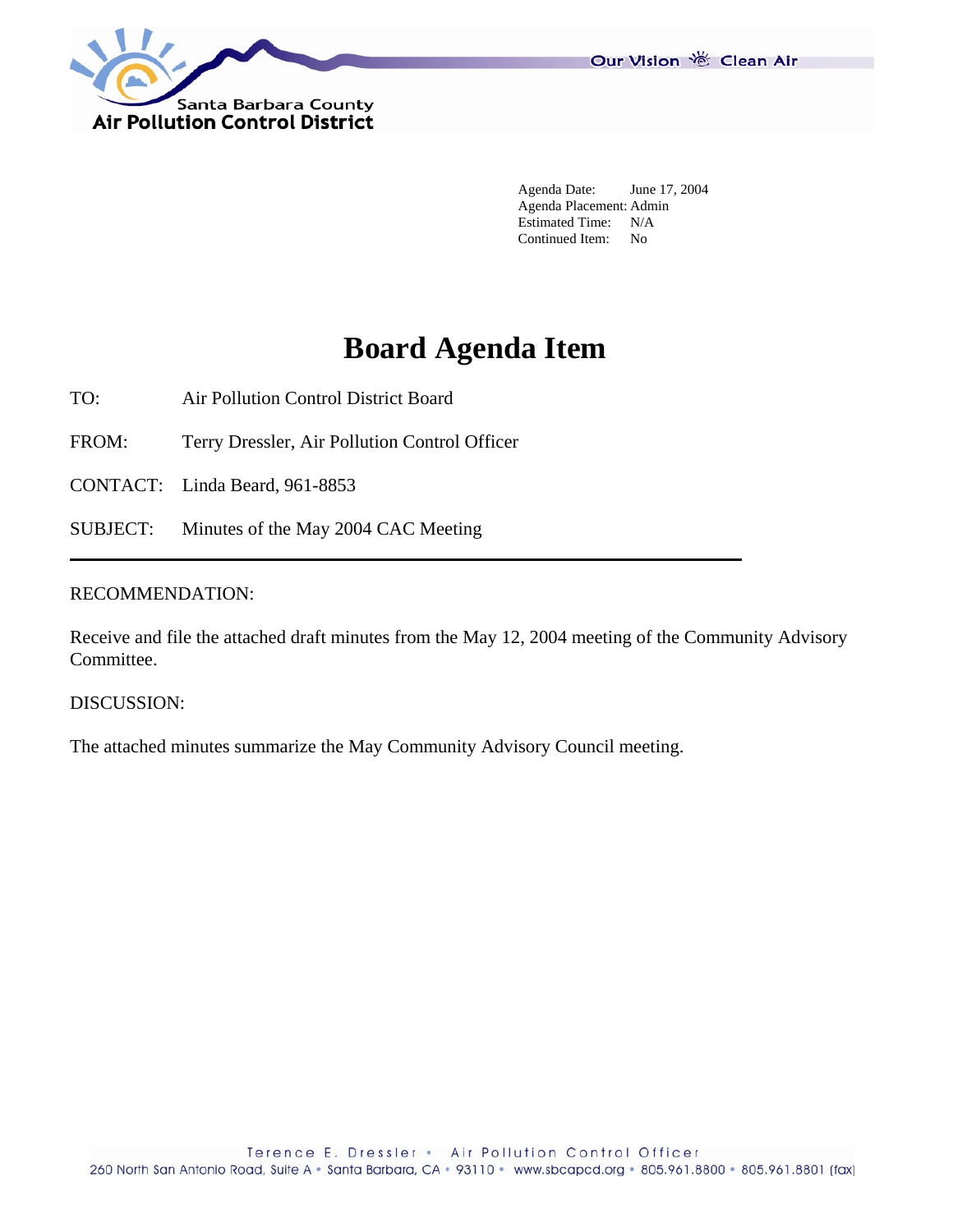## **Draft Minutes of The Santa Barbara County Air Pollution Control District Community Advisory Council**

#### **May 12, 2004**

- **I.** The meeting was called to order at 6:35 p.m.
- **II.** Roll Call

There was a quorum in attendance. Seventeen members were present, and one member joined the meeting at 7 p.m.

**III.** Approval of Minutes

Motion to approve the April 14, 2004 minutes

Moldaver/Gilliland Motion Passed: 10:0:7

Abstain: Brechwald, Deacon, Gilliland, Kranzler, Moldaver, Surmeier, Winters

Dr. Cox questioned the omission of her and Marc Chytilo's comments regarding pesticides. Tom Murphy explained that during review of the draft plan all comments are noted and incorporated into the final plan. He also provided some general background on pesticides in past plans.

CAC Secretary Linda Beard reminded the members that according to the CAC By-laws, the minutes shall consist of motions and votes only.

**IV.** Public Comment

There were no public comments.

Several CAC members had comments or questions on the following topics:

John Gilliland asked if the questions asked in Public Comment would be included in the minutes. Terry Dressler responded that they would.

Dr. Cox reported that residents in a mobile home park near Winchester Commons had reported to her that large diesel trucks were parked at a gas station near their homes with refrigeration units running all night. The residents were concerned about the noise, effects of diesel exhaust, and want the Air Pollution Control District to look into this situation. John Gilliland reported that ARB was working on heavy duty truck idling regulations. Patrice Surmeier suggested that county/city noise ordinances address the noise, and Mr. Dressler said that the truck units are considered portable; therefore not under APCD jurisdiction.

Lee Moldaver suggested that public comment be bifurcated into "public comments" and "CAC member comments." He also reported that Shane Stark, County Counsel, presents a workshop every year regarding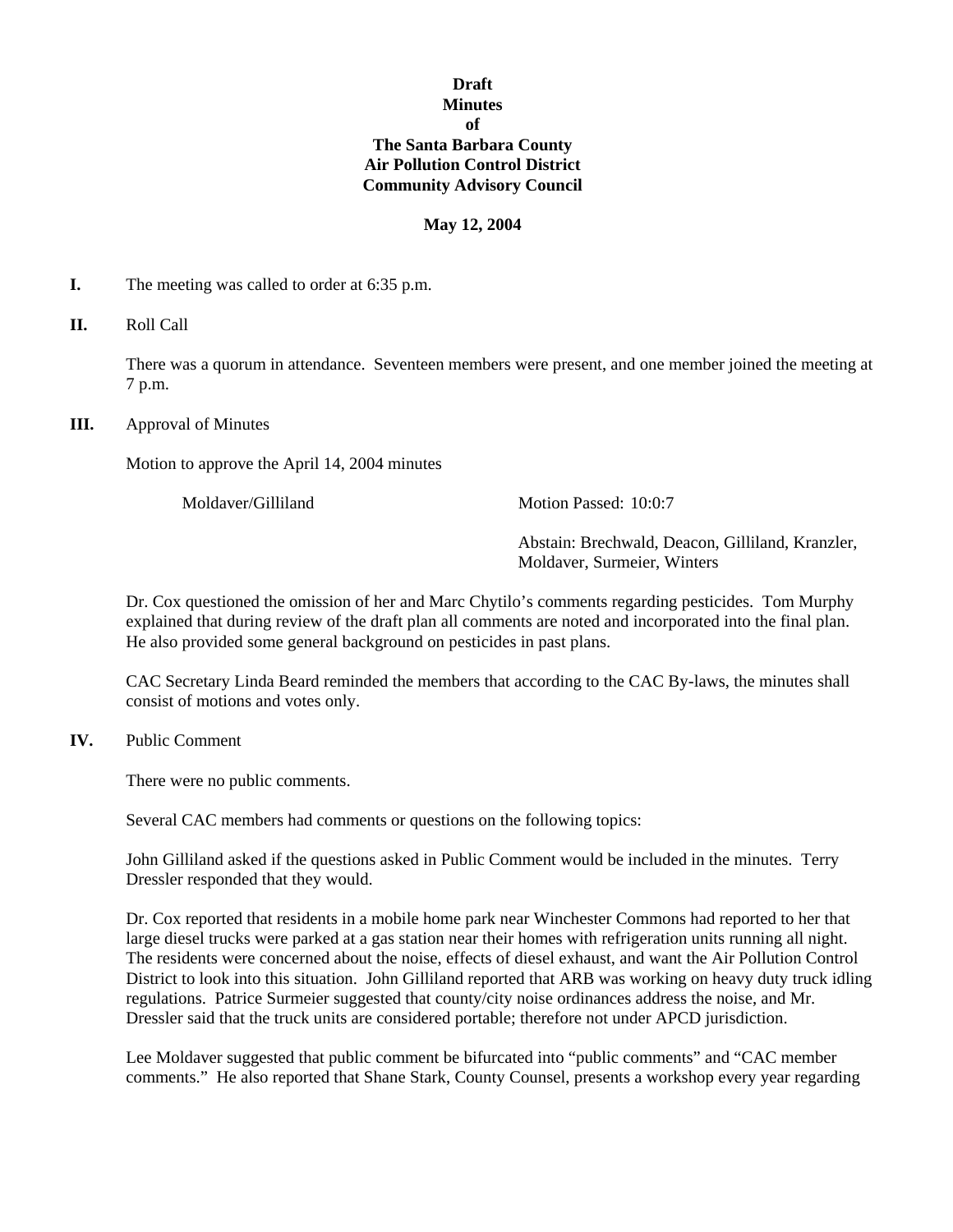the guidelines for public meetings as specified in the Brown Act and that reference booklets may be available if members were unable to attend.

Norvell Nelson asked if California ARB could have higher air quality standards than federal standards and Mr. Dressler responded "yes".

Jayne Brechwald reported that the American Lung Association (ALA) was supporting AB3104 which included a permanent funding mechanism for diesel fuel reduction. Also the ALA supports AB2997 which prohibits cigarette smoking in vehicles occupied by persons under 18 years old.

Dr. Cox requested information on the Santa Barbara County Energy Division status report that documented the 1996 Venoco/ExxonMobil Line Detection System failure.

**V.** Organization of Agenda and Statement of Interests.

 There were no changes to the order of the agenda. Statements of Interests were not given since no items required a vote.

## **VI.** APCO Report

 Terry Dressler responded to CAC member, John Gilliland's inquiries regarding internal combustion engine rules. Mr. Dressler said that the ARB approved most of the proposed air toxic control measures (ATCMs) for stationary and portable engines at its February hearing. He said that the proposed rules still needed to go through a 15-day public review process, comments received would be addressed; the final ATCMs would be published and would have to be approved through the Office of Administrative Law. Mr. Dressler stated that new diesel internal combustion engines (DICE) must comply with the rules by January 2005, existing emergency and standby DICE by January 2006, and all other in-use prime DICE at various times between 2006 – 2009.

 In response to questions regarding APCD authority to regulate air quality on tribal lands, Mr. Dressler reported that the states, counties, special districts and local air pollution regulatory agencies have no authority on tribal lands. He said that EPA has a trust responsibility on tribal lands and if a federal operating permit was required, EPA would issue it. Mr. Dressler explained that EPA has limited rules resulting in "hollow permits" which contain no applicable requirements as operating conditions; thereby precipitating a rule making action by EPA to develop a rule to apply to the project. He also responded that it is unknown at this time if two tribal properties separated by only a public highway would constitute one stationary source by virtue of contiguity. He said that the attainment status of tribal lands is the same as that of the area that surrounds the reservation.

Mr. Dressler reported on the 8-hour ozone National Ambient Air Quality Standards (NAAQS) designations issued by EPA on 4/15/04 becoming effective 6/15/04. He said Santa Barbara County is designated as an "attainment" area for the federal 8-hour ozone standard. He explained that our design value is 0.084 ppm – 1 ppb from "nonattainment." He said Phase 1 of Implementation Guidance deals with classifications, attainment dates, revoking the 1-hour NAAQS, and anti-backsliding provisions; Phase 2 is due in August and deals with attainment demonstrations. In addition, Santa Barbara County will have one more federal plan for Maintenance due 6/15/07. Mr. Dressler said the transport implications under the new 8-hour NAAQS are still being researched, but it appears that the interstate transport rule published by EPA on 1/30/04 only applies to the East Coast at this point. Mr. Dressler added that Conformity for the county goes away on 6/15/05 once the 1-hour standard is revoked resulting in the likely loss of up to \$3 million in CMAQ funding. Mr. Dressler said that the Basinwide Control Council had already written letters to our legislators asking that this funding be continued.